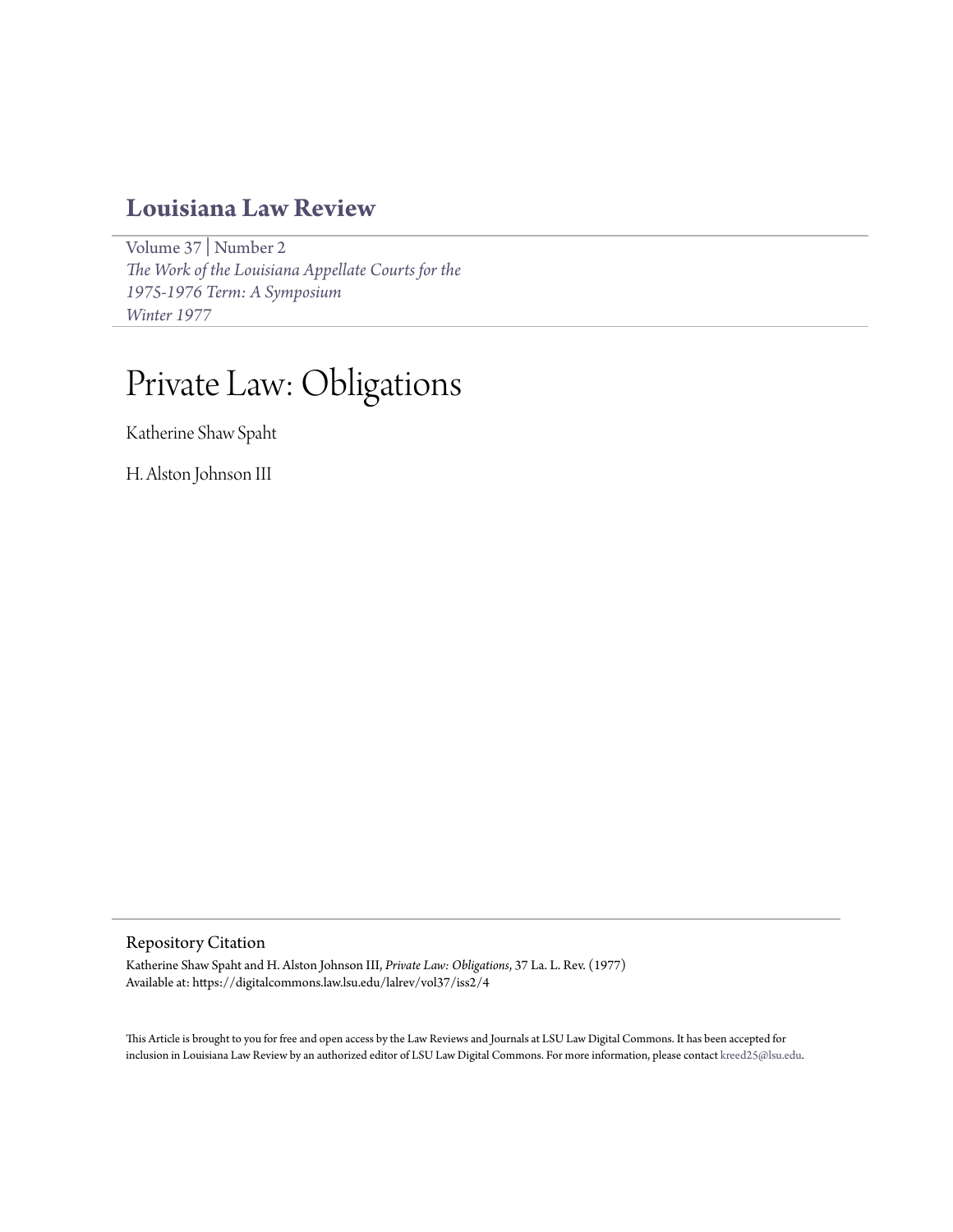# OBLIGATIONS

#### *Katherine Shaw Spaht\* and H. Alston Johnson III"*

# NATURAL OBLIGATIONS

When determining whether a particular promise is enforceable and has legal effect, the classifications of obligations---moral, natural and civil<sup>1</sup>--is significant.<sup>2</sup> If the obligation which induces the promisor to promise is natural, the resulting promise and acceptance form an enforceable contract -a perfect civil obligation; and anything paid in fulfillment of a natural obligation cannot be recovered. 3 The effect of a natural obligation is thus to "characterize as onerous a certain contract that would otherwise be considered gratuitous and therefore subject to requirements of form."<sup>4</sup>

\*\* Associate Professor of Law, Louisiana State University.

I. LA. Civ. CODE art. 1757: "Obligations are of three kinds: imperfect obligations, natural obligations, and civil or perfect obligations. 1. If the duty created by the obligation operates only on the moral sense, without being enforced by any positive law, it is called an imperfect obligation, and creates no right of action, nor has it any legal operation. The duty of exercising gratitude, charity and the other merely moral duties, is an example of this kind of obligation. 2. A natural obligation is one which can not be enforced by action, but which is binding on the party who makes it, in conscience and according to natural justice. 3. A civil obligation is a legal tie, which gives the party, with whom it is contracted, the right of enforcing its performance by law."

A suggested source of this tripartite division of obligations is Pothier. See *1* POTHIER, A TREATISE ON THE LAW OF OBLIGATIONS OR CONTRACT 191-98 (Evans transl. 1806). *See* also 1 LITVINOFF, OBLIGATIONS § 339 in 6 LOUISIANA CIVIL LAW TREATISE 590 (1969) [hereinafter cited as LITVINOFF].

2. See the text at note 4, infra. Professor J. Denson Smith in A Refresher Course in Cause, 12 LA. L. REV. 1, 17-18 (1951): wrote: "To find therefore that an obligation is based on a natural obligation is to find that it is not a donation. At the same time if based on a merely moral obligation and a depletion of patrimony is involved it becomes a donation and its character as purely gratuitous, onerous, or remunerative has to be determined. *The* concept of natural obligations thus *serves as a means for classifying or characterizing the* resulting contract." (Emphasis added). *See also 2* COLIN **ET** CAPITANT, **COURS** ELEMENTAIRE **DE** DROIT CIVIL FRANCAIS no. **278** (10th ed. 1953); 1 LITVINOFF at § 305.

3. LA. CIV. CODE art. 1759: "Although natural obligations can not be enforced by action, they have the following effect: **1.** No suit will lie to recover what has been paid, or given in compliance with a natural obligation. 2. A natural obligation is a sufficient consideration for a new contract." For a detailed discussion of the effect of natural obligations, see **1** LITVINOFF at §§ 355-57.

4. 1 LITVINOFF at § 305. For an exhaustive historical treatment of natural obligations at Roman, French and German law see *id.* at §§ 306-32.

Associate Professor of Law, Louisiana State University.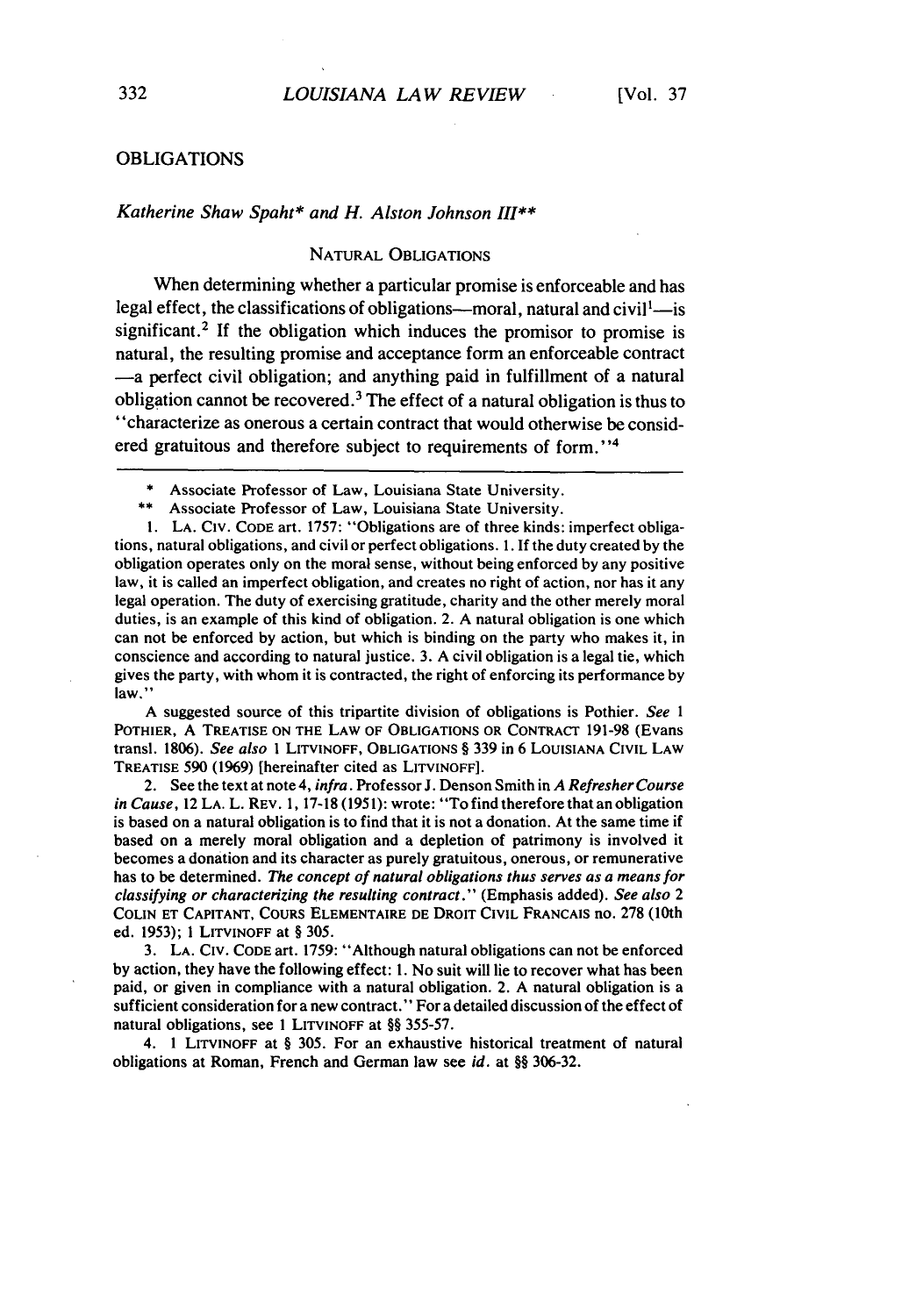Unlike the French Civil Code,<sup>5</sup> Louisiana Civil Code article 1758 enumerates the obligations which are to be considered natural.<sup>6</sup> Because of the effects of a natural obligation under Civil Code article  $1759$ ,  $7$  the legal problem arises-is the listing merely illustrative or is it exclusive? In the context of a legal malpractice suit, the Louisiana Court of Appeal held in *Muse v. St.* Paul *Fire and Marine Insurance Co.8* that the listing is illustrative, not exclusive. Recognizing that its decision was in conflict with the 1903 Louisiana Supreme Court case of *Succession of Miller v. Manhat*tan *Life Insurance Co.*,<sup>9</sup> the court cited "numerous" subsequent decisions

5. The French Civil Code does not contain a corresponding article to Louisiana Civil Code article 1758. According to Professor Litvinoff, "[t]he Code [French] neither defines nor lists natural obligations. The brevity of the legal text imposed upon doctrine the task of clarifying and explaining its underlying theory. The subject, however, is still controversial, and at least three different currents of opinion are significant: the classic doctrine, the jurisprudential approach, and a modern doctrine that attempts to identify natural obligation and moral duty?" **I** LITVINOFF at § 309.

The classic doctrine attempted to draw a line between natural and moral obligations, and considered natural obligations as one of two types: (a) either the remnant of a civil obligation or (b) instances in which a legal obstacle prevented a civil obligation from coming into existence. *Id.* at §§ 310-12. The French jurisprudence, on the other hand, refused to follow the classical approach and instead adopted a much more liberal view: "Taking the decisions on this matter as a whole, the conclusion might very well be reached that the courts see a natural obligation whenever they deem that a consideration of a moral order, not consecrated by the positive law, should be recognized. When an act of promising or giving does not create or result in a civil obligation, but cannot be considered as a pure liberality inspired by the idea of beneficence or gratification, the courts admit the existence of a natural obligation." *Id.* at § 314. Modern doctrine espouses that the common thread in identifying a natural obligation is a "duty of conscience." The supporters of this view are careful not to assimilate completely natural obligations with moral ones. For a moral duty to give rise to a natural obligation, certain requirements must be met: **(1)** "The moral duty must be one of justice and not of simple charity." (2) "The moral duty must be recognized and assumed by the obligor through voluntary payment or the promise to pay, as he is not legally compelled to fulfill it." (3) "Recognition of the moral duty must not impair the public order." *Id.* at § 320.

**6. LA.** CIv. CODE art. 1758: "Natural obligations are of four kinds: **1.** Such obligations as the law has rendered invalid for the want of certain forms or for some reason of general policy, but which are not in themselves immoral or unjust. 2. Such as are made by persons having the discretion necessary to enable them to contract, but who are yet rendered incapable of doing so by some provision of law. 3. When the action is barred by prescription, a natural obligation still subsists, although the civil obligation is extinguished. 4. There is also a natural obligation on those who inherit an estate, either under a will or by legal inheritance, to execute the donations or other dispositions which the former owner had made, but which are defective for want of form only."

- 7. See note 3, *supra.*
- 8. 328 So. 2d 698 (La. App. 1st Cir. 1976).
- 9. **110** La. 652, 34 So. 723 (1903). In *Succession of Miller* the deceased husband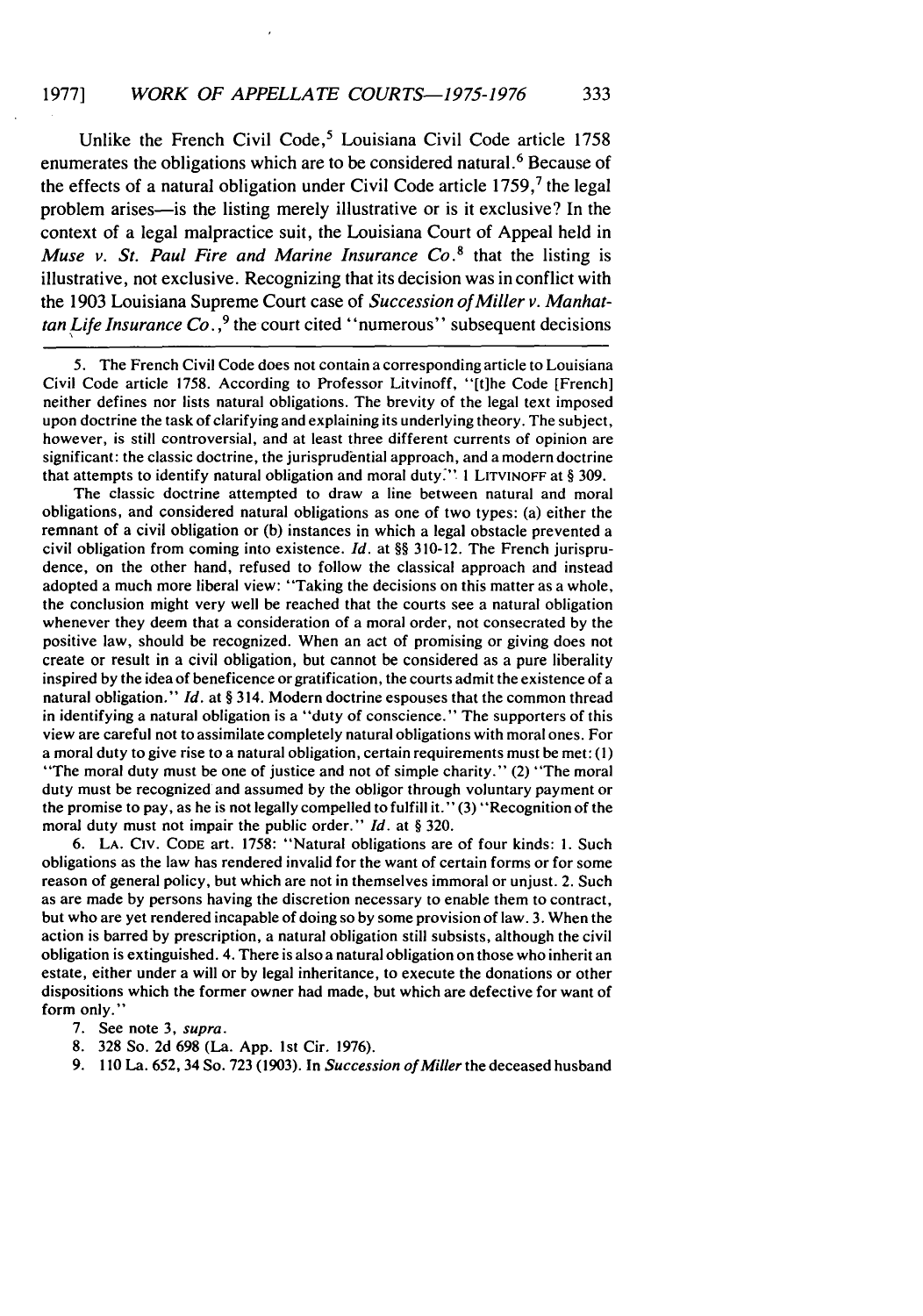# LOUISIANA LAW REVIEW

in which other obligations were found "to be natural obligations although they do not fit within either of the four categories in said article." **1 <sup>0</sup>**In Muse the plaintiff sued his attorney and the attorney's insurer to recover the sum of \$1,873.33 as damages for allegedly erroneous legal advice given to him by defendant attorney. The advice given was that the plaintiff should pay this sum, collected from plaintiff's health and accident insurer, to Charity Hospital for medical services rendered to the plaintiff. According to the attorney, the sum was subject to a lien in favor of the Louisiana Health and Human Resources Administration (LHHRA). **"** Plaintiff complied with the advice given by the defendant attorney<sup>12</sup> and only subsequently concluded that Charity did not have a lien on the proceeds. The object of the suit was reimbursement from the attorney for the sum paid Charity as a result of the attorney's advice. The lower court's judgment that the attorney had negligently breached his duty to plaintiff was affirmed on appeal.

The defendants made LHHRA a third party defendant seeking recov-

10. 328 So. 2d at 705 (La. App. 1st Cir. 1976). See, e.g., Mortgage Investment v. Natal, 181 La. 651, 160 So. 128 (1935) (an endorser held liable despite a release of his obligation resulting from an extension granted the principal obligor); Foster & Glassell Co. v. Harrison, 168 La. 500, 122 So. 595 (1929) (a son being held to pay an unenforceable debt against parent's estate); Interstate Trust & Banking Co. v. Irwin, 138 La. 325, 70 So. 313 (1915) (a bank director held liable on a note given to prevent impairment of bank stock). See also Martin, Natural *Obligations.* 15 TUL. L. REV. 497 (1941); Comment, *Natural Obligations,* 12 LA. L. REV. 79 (1951); Note, 17 TUL. L. REV. 310 (1942).

*11. See* LA. R.S. 46:8 (Supp. 1972); 9:4752-53 (Supp. 1970); 22:646 (Supp. 1958).

12. Two checks--one dated March 14, 1973, for \$800 and the other dated August 16, 1973, for \$1,073.33-made payable to plaintiff client and defendant attorney were presented to them by plaintiff's health and accident insurer. Upon the advice of defendant attorney after endorsement by both plaintiff and defendant, the checks were sent to counsel for Charity Hospital in payment on the hospital bill.

purchased a life insurance policy and named his administrators, executors and assigns as the beneficiaries. Subsequently, the deceased assigned the ownership of the policy to his wife. The administrators of his succession claimed that the assignment was a donation and as such void for want of proper form (see LA. CIv. CODE art. 1536). The wife asserted the defense that the assignment was an onerous contract in that it was made "in satisfaction and discharge of his [husband's] obligation to make provision for his wife against the time when he should no longer be there to support her .... *"* Id. at 656, 34 So. at 724. Although the court recognized that the deceased was not moved by a pure spirit of liberality to make the assignment but by a stern sense of duty, the court relied upon the distinction between moral and natural obligations in Civil Code article 1757 and found that, "it [Civil Code] proceeds to classify natural obligations into four distinct categories, in none of which could we place this moral obligation of the husband." **Id.** at 657, 34 So. at 725. The result in Succession of Miller has now been changed by statute, see LA. R.S. 22:1521 (1950). Succession of Miller was cited and followed in Succession of Burns, 199 La. 1081, **7** So. 2d 359 (1942), noted in 17 TUL. L. REV. 310 (1942).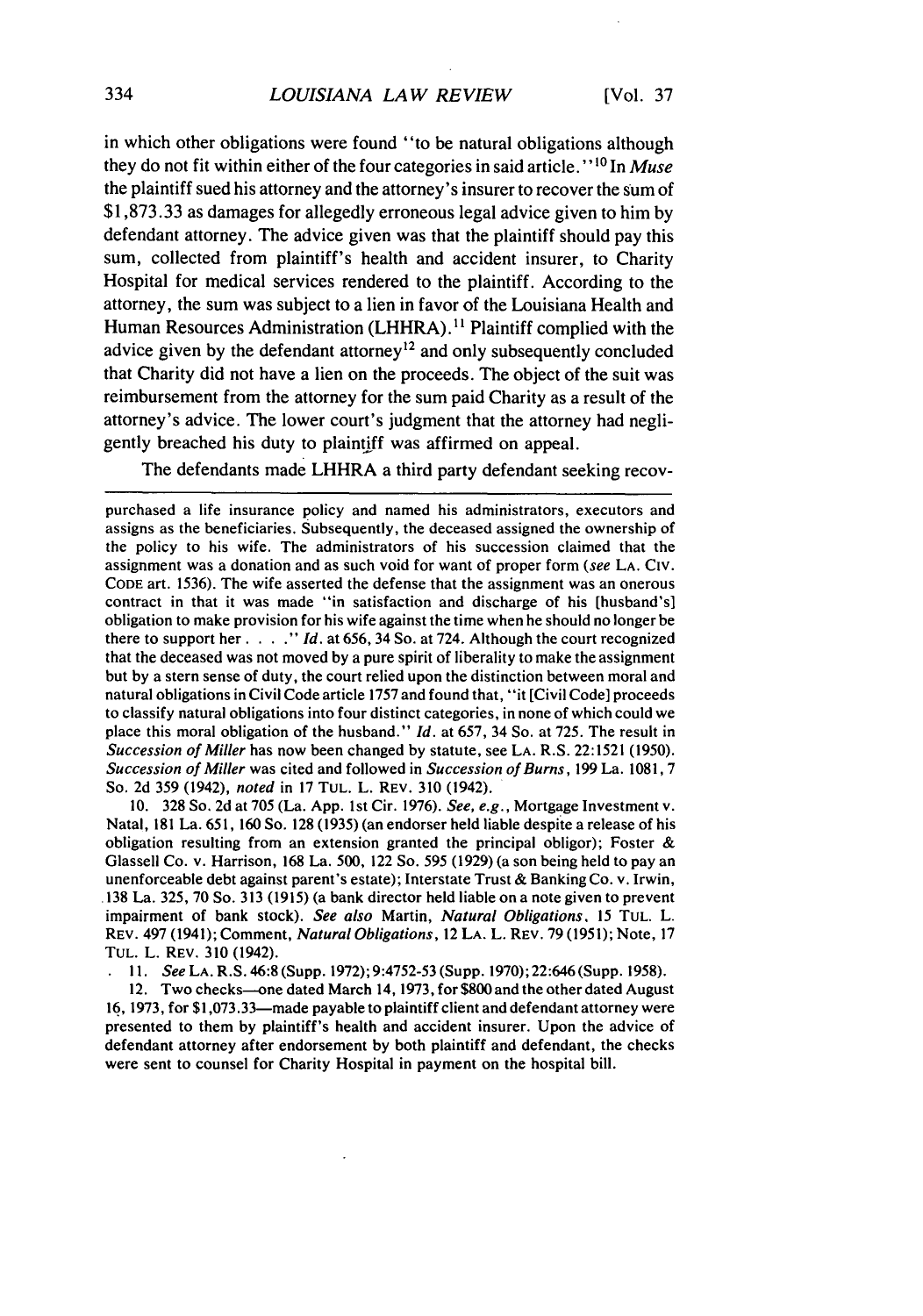ery of the same amount, claiming that the sum was erroneously paid to LHHRA and that it would be "unjust enrichment"<sup>13</sup> to allow it to retain the said sum. In defense to the third party demand LHHRA contended that plaintiff was under a natural obligation to pay and thus there could be no recovery even if the payment were made by mistake. In reversing the trial court's judgment against LHHRA, the court of appeal held that the listing in article 1758 was not exclusive and concluded that plaintiff was under a natural obligation to repay LHHRA for medical services rendered:

Under general contract law, an individual unquestionably is obligated to pay the fair cost of medical services rendered to him by a hospital, either private or state supported. However, our legislature has established the policy that this obligation is not to be enforced against indigents receiving medical service in a state supported hospital. *(See* LA. R. S. 46:1 *et seq.).* Nevertheless, an obligation to pay exists, albeit unenforceable, against the indigent, as is evidenced by statutory provision permitting enforcement against non-indigents and third parties liable to the indigent in either contract or tort.(LA. R.S. 46:6-11; LA. R.S. 9:4571-4755). <sup>14</sup>

Therefore, under Civil Code article 1759(2) any money paid in fulfillment of a natural obligation cannot be recovered. Furthermore, even if a person pays by mistake, believing himself to be a debtor, he cannot recover what has been paid if a natural obligation to pay existed.<sup>15</sup>

In analyzing the reasoning of the court in *Muse,* it is first necessary to determine whether its decision that article 1758 was illustrative was necessary. Article 1758(1) provides that "[s]uch obligations as the law has rendered invalid for the want of certain forms or for some reason of general policy, but which are not in themselves immoral or unjust," are natural obligations. Adopting the same analysis used by the court in *Muse,* plaintiff's obligation was one rendered "unenforceable" for some reason of general policy (legislative policy in favor of protection for indigents), which

LA. CIV. CODE art. 2303: "To acquire this right, it is necessary that the thing paid be not due in any manner, either civilly or naturally. A natural obligation to pay will be sufficient to prevent the recovery."

<sup>13.</sup> **LA.** CIV. CODE art. 1965: "The equity intended by this rule is founded in the christian [religious] principle not to do unto others that which we would not wish others should do unto us; and on the moral maxim of the law that no one ought to enrich himself at the expense of another. . . . " For an excellent discussion of the quasi-contractual theory of unjust enrichment, see J. SMITH, LOUISIANA **AND** COM-PARATIVE MATERIALS **ON OBLIGATIONS** (4th ed. 1973).

<sup>14. 328</sup> So. 2d at 705.

<sup>15.</sup> LA. CIv. **CODE** art. 2302: "He who has paid through mistake, believing himself a debtor, may reclaim what he has paid.'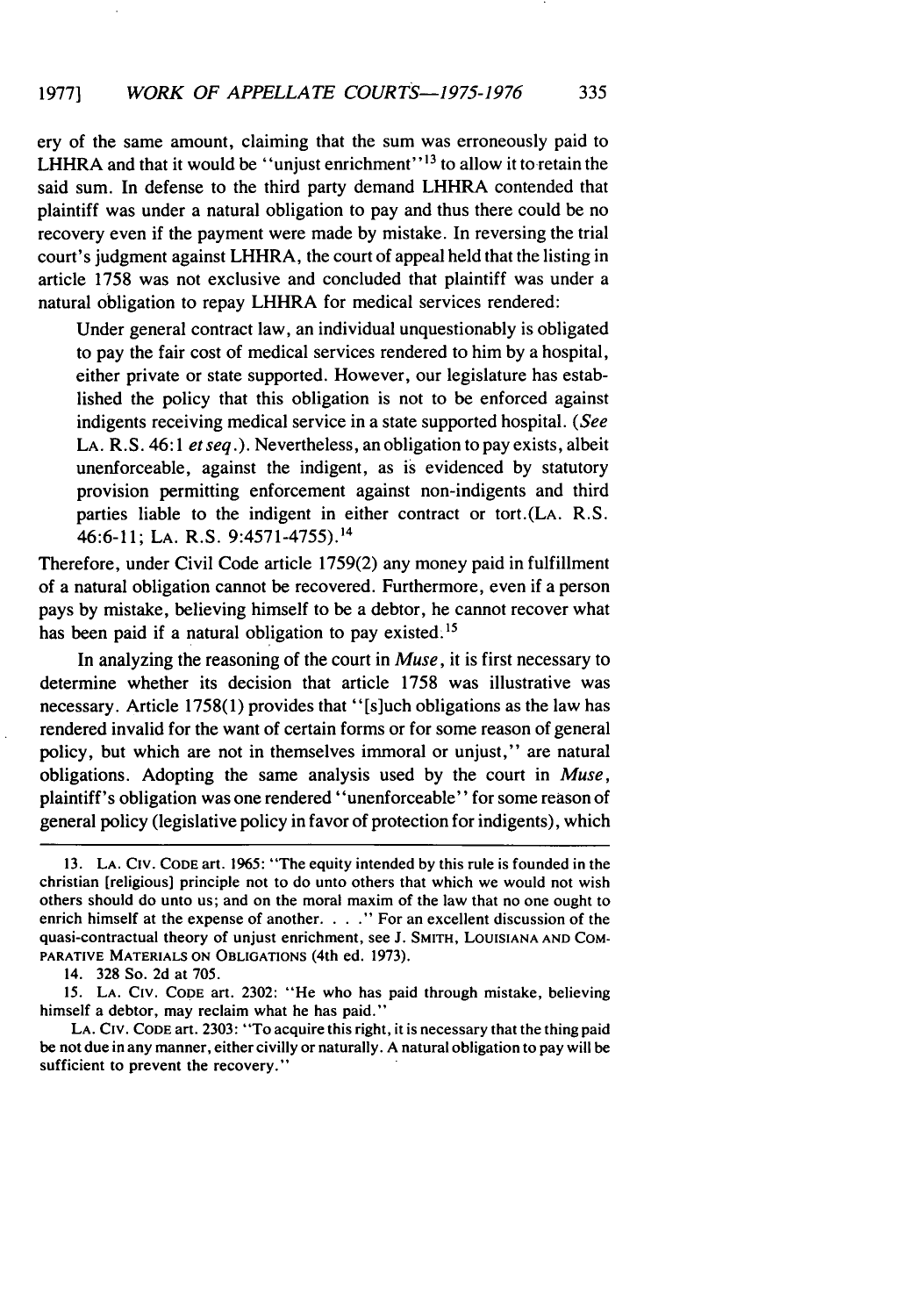is not in itself immoral or unjust. According to Professor Litvinoff in'his treatise on Obligations, "[t]hese obligations [1758(1)] result from transactions fulfilling all the requirements of a valid contract, but not provided with an action because of considerations of social utility."<sup>16</sup>

Gambling debts are the traditional example.<sup>17</sup> However, a more analogous example is *Ledoux v. Buhler"8* in which the court held enforceable a promise made after the Civil War to honor a promissory note executed during the war by the parties--one a resident of the North, the other of the South. Had the court in *Muse* concluded that the obligation in question was natural under Civil Code article  $1758(1)$ , it could have avoided the legal issue of whether article 1758 is illustrative.

However, the court deliberately chose to base its decision upon a determination that the catalogue in article 1758 is an illustrative as opposed to exclusive listing. Although the Louisiana Supreme Court in *Succession of Miller* specifically held that the listing was exclusive, the great weight of the jurisprudence is to the contrary,<sup>19</sup> as the court in *Muse* observed. The effect of those decisions was to recognize certain obligations as natural which did not fall within the prescribed categories of article 1758.<sup>20</sup> Whether the categories are illustrative or exclusive has been the subject of debate for years, and no doubt the debate will continue. There are sound

17. *Id. See also* **LA.** CIV. CODE art. 2983; Comment, *The Non-Actionable Aleatory Contract,* 22 TUL. L. REV. 311, 315 (1947).

19. See note 10, *supra. See also* Atkins v. Commissioner of Internal Revenue, 30 F.2d 761, 763 (5th Cir. 1939) (federal court refused to adopt the interpretation that article 1758 was an exclusive listing and found a natural obligation "resting upon a parent to do equity between his children by equalizing his gifts to them during his lifetime"); Central Savings Bank & Trust Co. v. Monroe, 194 La. 743, 194 So. 767 (1940) (court found a natural obligation of the bank to contribute its proper share to the support of the municipal government from which it derived its benefits); Barth v. LaCroix, 29 La. Ann. 326 (1877) (court found that "remuneration" to a servant for long and faithful service after the master's death was in fulfillment of a natural obligation); Beckley v. Clark, 8 La. Ann. 8 (1853) (court found a natural obligation owed by defendant, who was responsible for the death of plaintiff's husband); Beck v. Howard, 3 La. Ann. 501 (1848), Back v. Cahn, 3 La. Ann. 101 (1848), Booty v. American Fin. Corp., 224 So. 2d 512 (La. App. 2d Cir. 1969) (courts held that a debt discharged by a certificate of bankruptcy is a natural obligation); Cook v. City of Shreveport, 144 So. 145 (La. App. 2d Cir. 1932) (court held that there was a natural obligation to pay an indebtedness even though the lien filed was invalid).

20. In many of the cases cited in note 19, *supra,* the courts used the judicial technique of analogy to one of the categories in article 1758 in finding a natural obligation.

<sup>16. 1</sup> **LITVINOFF** at § 343.

<sup>18. 21</sup> La. Ann. 130 (1869).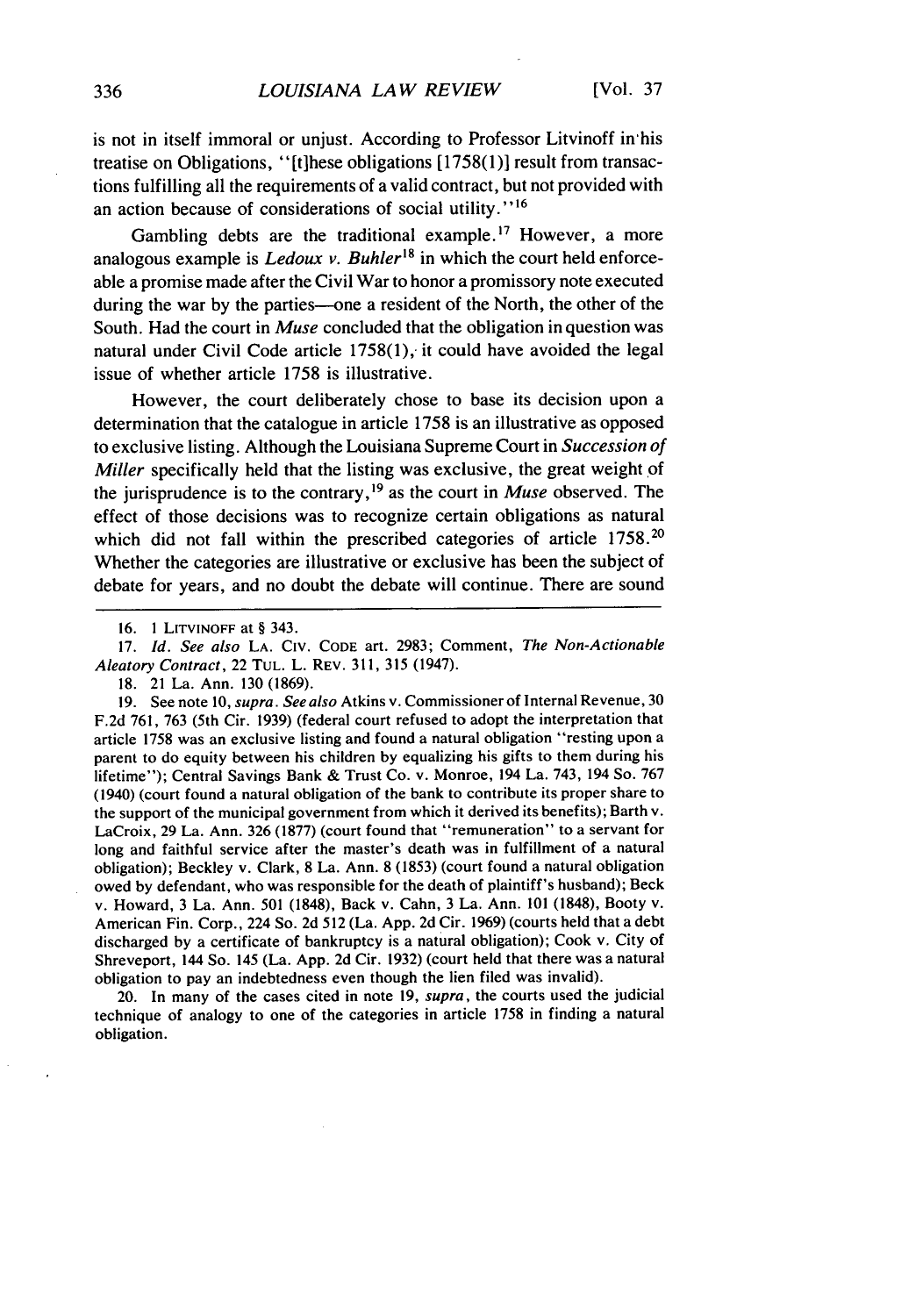arguments that the listing should be considered exclusive, $2<sup>1</sup>$  for which there is additional support in the language of the redactors. 22 However, consistently with that language, the judiciary can interpret article 1758 as illustrative by concluding that it is actually a catalogue of moral duties found *"concrete* and urgent enough to be raised to the category of natural obligation. "23 And, generally, other jurisdictions with such a catalogue of natural obligations assert that the list is illustrative.<sup>24</sup> But such a construction portends danger, which was the precise concern of the legal scholars who drafted our Code.<sup>25</sup> Should every moral duty-e.g., exercising charity-be considered a natural obligation? As suggested elsewhere,<sup>26</sup> a functional approach to the nature of natural obligations is necessary to restrict the moral duties elevated to the status of natural obligations. Professor Litvinoff suggests that if article 1758 is to be considered illustrative, then a moral duty, to'be accorded the effects of article 1759, must fulfill the following two requirements: "(1) [i]t must be owed by one particular person to another predetermined person, and not to anybody in

21. See, e.g., Note, 7 LA. L. REV. 445 (1947). In Professor Litvinoff's treatise, he explains the position in favor of an exclusive interpretation as follows: "If they [natural obligations] are to be considered as the remnant of a degenerate or abortive civil obligation, as classic French doctrine did, [see note 5, supra] the answer should favor the exclusive character of the list, because, according to this view, such obligations are exceptional, and in matter of exceptions none other than those anticipated by the law should be admitted. . **.** .As this series of instances is the one incorporated, in greater or lesser extent, into the codes that contain a list, including that of Louisiana, the conclusion seems to follow that code articles enumerating the situations giving rise to natural obligations should be interpreted as exclusive." **I** LITVINOFF at § 351. Cf. Martin, Natural Obligations, 15 TUL. L. REV. 497 (1941); Comment, Natural Obligations, 12 LA. L. REV. 79 (1951).

22. "Although this kind of obligation [moral obligation] has no legal effect whatever, its definition is introduced because it is frequently referred to by commentators and sometime with such loose expressions, as might induce a belief that it had the effect of a natural obligation, unless the contrary was declared. In the common law of England, 'natural affection' which is an imperfect obligation, is a good consideration for a conveyance. As we do not mean to sanction this principle, it was the more necessary to declare it, because of the danger of introducing from the jurisprudence of our sister states principles inconsistent with that of our own." La. Legal Archives: Projet of the Civil Code of 1825 226 (1937), comment to article **1751(l).**

23. **1** LITVINOFF at § 351 (Emphasis added).

24. For example, countries with such a catalogue of natural obligations are Argentina, Chile, Colombia, Ecuador, Honduras, and Uruguay. See I LITVINOFF at **§** 351 n.95.

25. See note 22, supra. See also Comment, Natural Obligations, 12 LA L. REV. 79 (1951).

26. 1 LITVINOFF at § 354.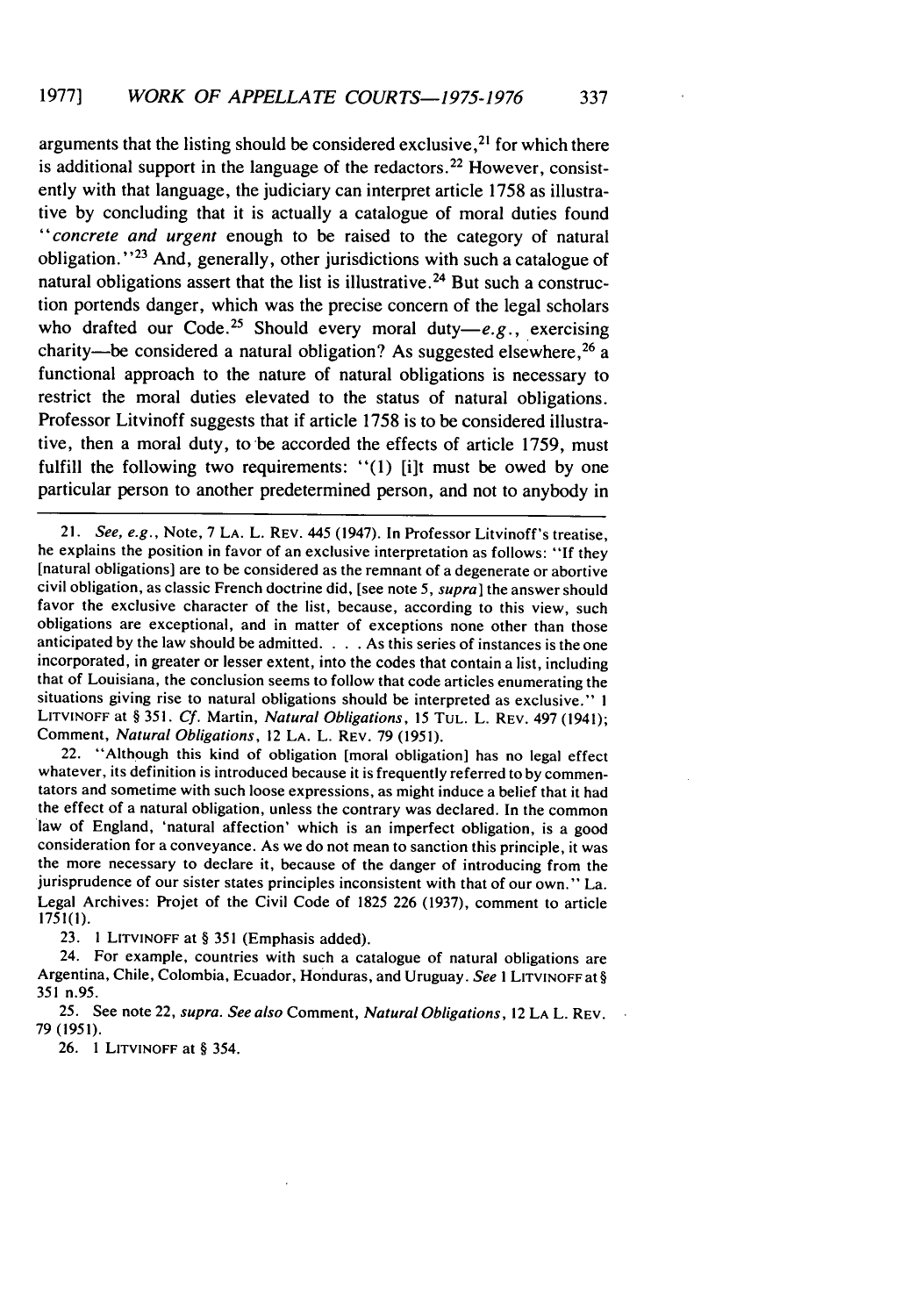general. . **.** . (2) [i]ts fulfillment must be susceptible of pecuniary evaluation."<sup>27</sup> Adopting this approach, the judiciary could alleviate many of the objections of critics and yet retain the flexibility necessary in the contractual field.

# THIRD PARTY BENEFICIARY CONTRACTS

Several cases decided during the recent term continue what must be termed, in the usually calm field of obligations, a virtual explosion of decisions using principles derived from article 1890 of the Civil Code which recognizes that contracting parties may agree between themselves that a third person not a party to the contract may derive benefit from **it.28** The range of subject matters covered in these cases indicates that contracting parties may make virtually any object desired by them a stipulation for the benefit of a third party. $29$ 

By definition, a third party beneficiary contract envisions three separate persons. Two of these are the parties to the contract, a promisor and a stipulator, sometimes referred to as a promisee. The third person is the beneficiary of the agreement between the promisor and the stipulator. The essence of the agreement is that the stipulator or promisee, as a cause for the confection of the agreement, stipulates some advantage for the beneficiary, which ordinarily is to result from sone performance in his favor by the promisor. The promisor, for his part, agrees to perform in favor of the beneficiary in exchange for some cause or consideration offered by the stipulator. It can therefore be said that the promise to perform runs in favor of the stipulator (thus he is the promisee), and the performance itself runs in favor of the beneficiary.

# *Relationship between the stipulator and the beneficiary*

The most important factor to be examined in determining whether this type of contract exists is the relationship between the stipulator and the beneficiary. Ordinarily, the stipulator's motive in making the agreement

<sup>27.</sup> Id.

<sup>28.</sup> LA. CIv. CODE art. 1890: "A person may also, in his own name, make some advantage for a third person the condition or consideration of a commutative contract, or onerous donation; and if such third person consents to avail himself of the advantage stipulated in his favor, the contract can not be revoked." The French text of the article, unchanged since the Code of 1825, would better be translated "condition or price of a commutative contract." *See* 1972 COMPILED **EDITION** OFTHE CIVIL CODES OF LOUISIANA art. 1890 **(J.** Dainow ed.)

<sup>29.</sup> In addition to the cases discussed in this symposium article, see Mallet v. Thibault, 212 La. 79, 31 So. 2d 601 (1947) (restriction in chain of title).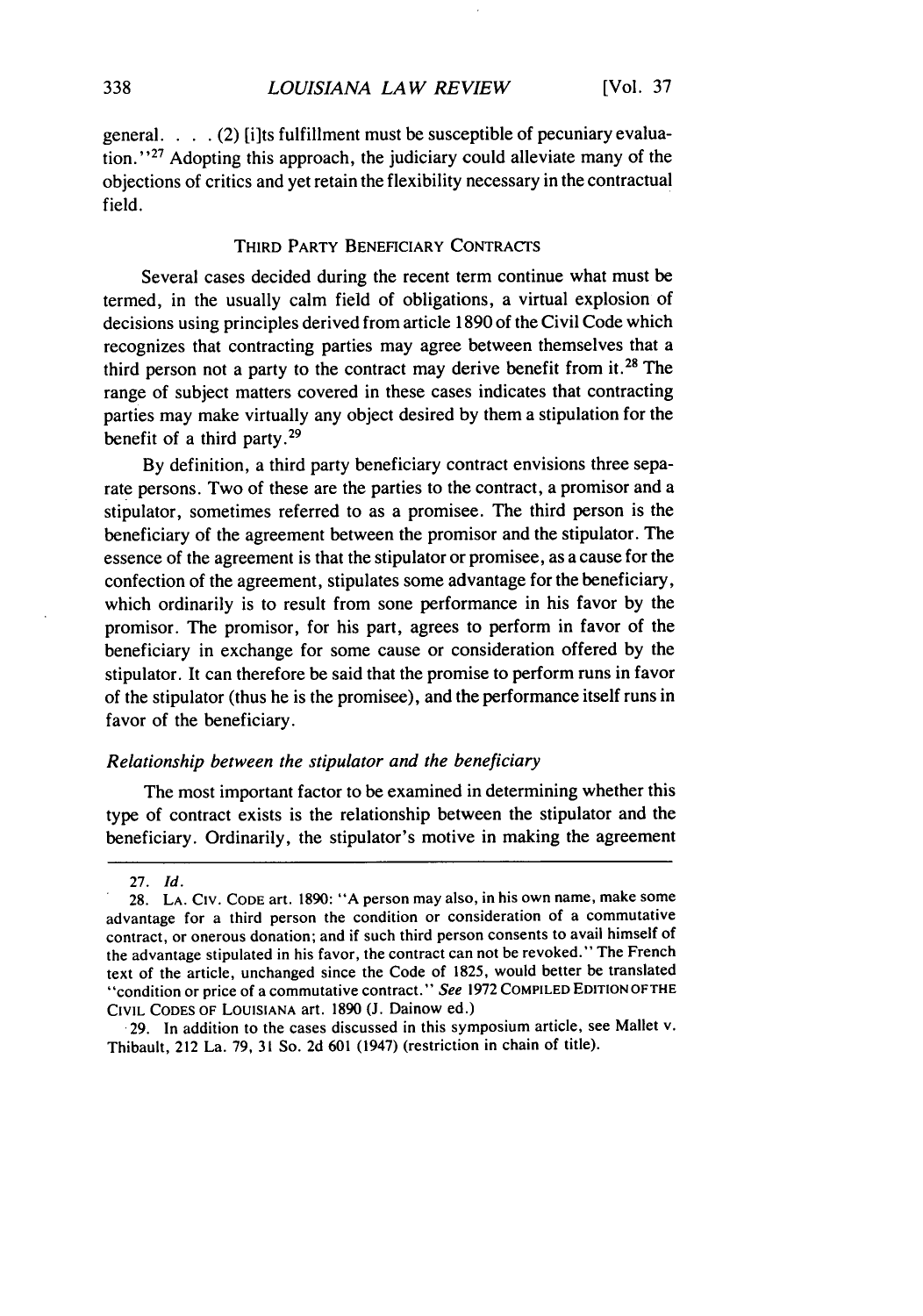benefiting the third party will be apparent. Such a motive may offer sufficient justification for enforcing obligations to a person not a party to the contract-a conclusion otherwise somewhat unorthodox. Professor J. Dennson Smith, in an article which remains the classic discussion of third party beneficiary contracts in Louisiana, summarized the relationships which might lead to such a conclusion:

In fine, in undertaking to determine whether an advantage for a third party has been provided by a contract between others, the following factors are important: (1) the existence of a legal relationship between the promisee and the third person involving an obligation owed by the promisee to the beneficiary which performance of the promise will discharge; (2) the existence of a factual relationship between the promisee and the third person, where, (a) there is a possibility of future liability either personal or real on the part of the promisee to the beneficiary against which performance of the [promise] will protect the former; (b) securing an advantage for the third person may beneficially affect the promisee in a material way; (c) there are ties of kinship or other circumstances indicating that a benefit by way of gratuity was intended.<sup>3</sup>

This article, and particularly this paragraph, has often been cited with approval by Louisiana courts $31$  and has had substantial influence on the course of the jurisprudence decided under article 1890.

The first case in this latest wave of decisions concerning third party beneficiary contracts, or *stipulations pour autrui,* was *Andrepont v. Acadia Drilling Co.*<sup>32</sup> Plaintiff entered into an oral surface lease with a Mrs. Murphy; subsequently Mrs. Murphy entered into a mineral lease with the defendant. The mineral lease contained the statement: "The Lessee shall be responsible for all damages caused by Lessee's operations." The defendant came onto the land, eventually drilled a dry hole, and departed. In the interim, its road construction, waste pits and impairment of drainage damaged plaintiff's soybean crop. When defendant departed, it "settled" any possible claim by Mrs. Murphy but despite repeated attempts, plaintiff was unable to get any compensation at all for the damages to his crop. He

32. 255 La. 347, 231 So.2d 347 (1969).

<sup>30.</sup> Smith, Third Party Beneficiaries in Louisiana: The Stipulation Pour Autrui, **Il** TUL. L. REV. 18, 58 (1936).

<sup>31.</sup> Hargroder v. Columbia Gulf Transmission Co., 290 So.2d 874 (La. 1974); Andrepont v. Acadia Drilling Co., 255 La. 347, 231 So.2d 347 (1969); Snelling **&** Snelling v. Delta Data Serv. Inc., 259 So.2d 446 (La. App. 4th Cir.), cert. denied, 261 La. 1053, 262 So.2d 39 (1972).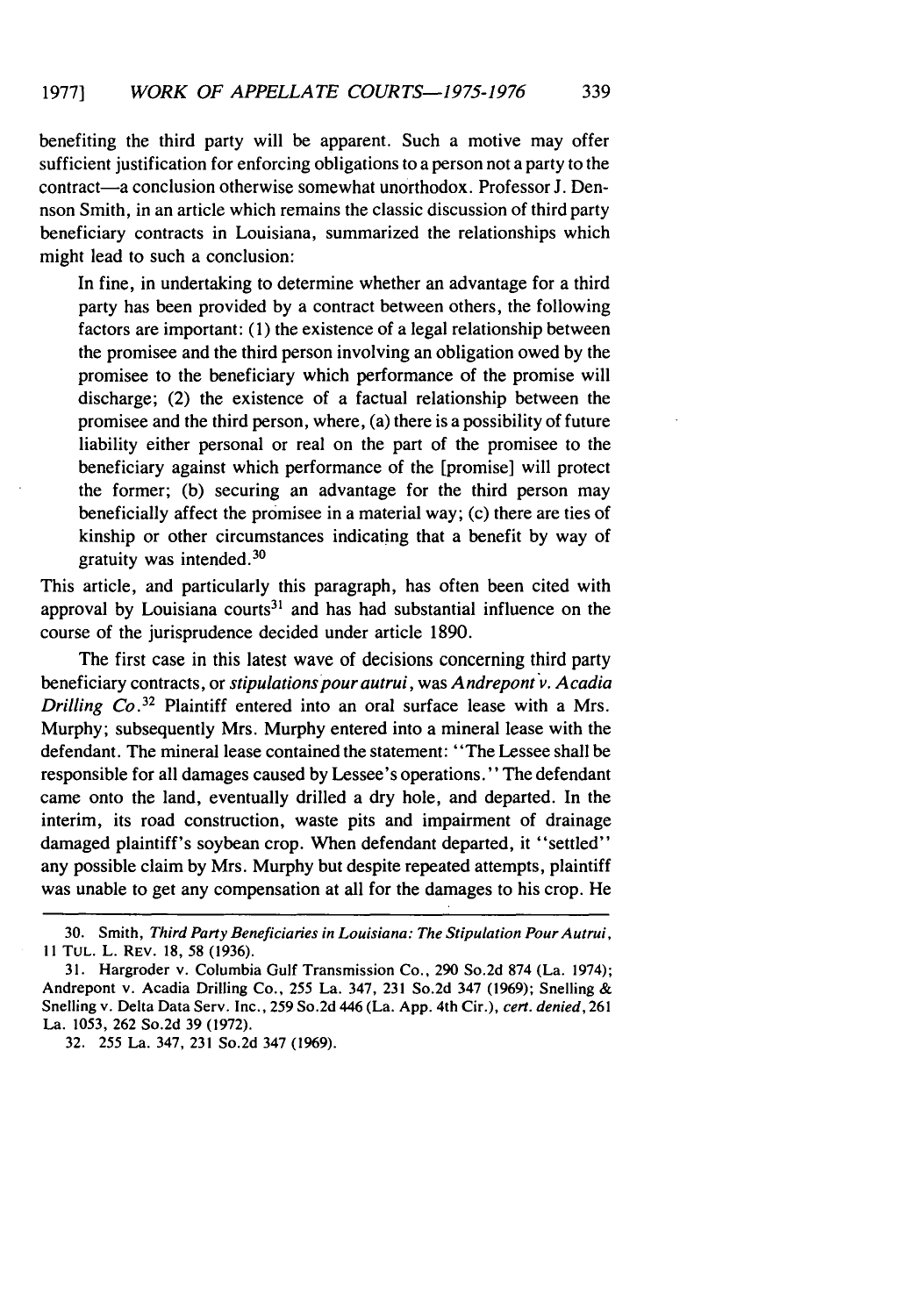brought suit against the defendant on a tort theory, alleging in the alternative that he was entitled to claim damages under the mineral lease as a third party beneficiary.

On rehearing, the supreme court agreed with plaintiff's alternative demand, holding that there was a legal relationship between the stipulator (Mrs. Murphy) and the plaintiff (that of lessor-lessee), involving an obligation owed by the stipulator to the plaintiff that performance of the promise would discharge. That obligation was to maintain the surface lessee in peaceful possession of the thing leased, and compensation for his damages would discharge that obligation. The court also held that a factual relationship which might be productive of future liability was also present, and thus found Professor Smith's criteria satisfied on two counts.

A similar case decided in 1974 affirmed the supreme court's dedication to this principle. In *Hargroder v. Columbia Gulf Transmission Co.,33* plaintiff was also a surface lessee who alleged certain damages had occurred due to the construction of a pipeline by the defendant. The right to construct the pipeline had been granted by the landowner-lessor. That construction agreement stipulated that the defendant agreed to pay "such damages which may arise to growing crops, timber, or fences from the construction of said line" without reference to any particular party who might bring the action. Unlike *Andrepont,* the agreement further stipulated that defendant was not obligated to pay "grantors or any subsequent owner . **.** . any damages resulting from the construction of the first pipeline, such damages having been anticipated and paid in advance at the time of execution of this instrument." Despite that language, which would superficially appear to negative any stipulation for a third party, the supreme court held that there was a *stipulation* pour autrui, overruled the lower courts' sustaining of the peremptory exception of no right of action as to the surface lessee, and remanded for trial. Two justices agreed with the result, but thought the theory for recovery ought to be article 2315 of the Civil Code.

Another example of the creditor-debtor legal relationship between the stipulator and the beneficiary which helped the court conclude that the parties intended a third party beneficiary contract is found in *Snelling & Snelling v. Delta Data Service, Inc.*<sup>34</sup> Plaintiff was an employment agency which had placed an employee with the defendant. A commission was due the plaintiff by the employee for this placement service. In a letter to the employee confirming his acceptance of employment, the defendant stated

<sup>33. 290</sup> So.2d 874 (La. 1974).

<sup>34. 259</sup> So.2d 446 (La. App. 4th Cir.), cert. denied, 261 La. 1053, 262 So.2d 39 (1972).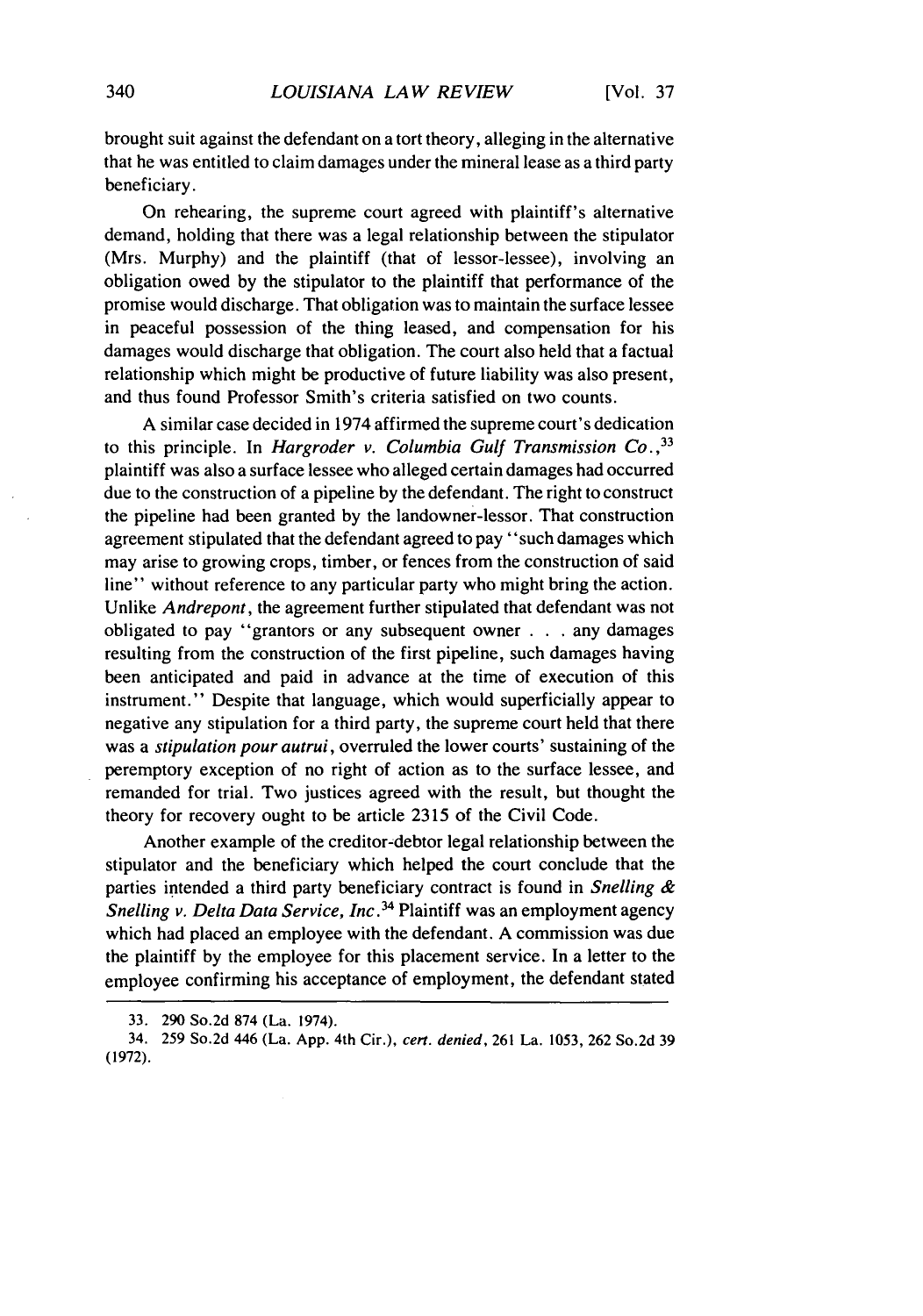that it would "pay the placement fee with the understanding that you will repay the placement fee if you leave our employ within eighteen months." When the placement fee went unpaid, plaintiff sued the employer, asserting that it was liable with the employee for the fee because in the contract of employment, a stipulation in favor of the employment agency had been made. The court agreed, presumably on the basis that the employee (stipulator) stood in the legal relationship of debtor to the employment agency (creditor beneficiary), and performance of the employer's promise to pay the placement fee would discharge that obligation.

The second factor listed by Professor Smith is the existence of a factual relationship between the stipulator and the beneficiary with the possibility of future liability on the part of the stipulator to the beneficiary, which performance of the promise will discharge. The most common example of this situation is a construction bond. The beneficiaries of such a bond may be persons who have performed work or provided materials for construction for an owner of an immovable. This factual relationship may be productive of future liability to those persons by the owner if their just claims for services or materials are not paid by the contractor. To avoid this liability, a contract is entered in which the owner stipulates, and pays a premium for, coverage of these claims by the promisor, the surety. <sup>35</sup>

While this is the ordinary interpretation of such a bond, this conclusion does not always follow. For example, in *Arrow Construction Co., Inc. v.* American Employers Insurance Co.,<sup>36</sup> it was held that the language of the bond in question did not envision a claim by the plaintiff and any benefit under the bond was denied to it. Plaintiff had rented certain equipment to a sub-contractor, which had agreed with a general contractor to perform work for an owner and was bonded by defendant surety. The rental fee went unpaid, and plaintiff filed suit against the surety. The surety had agreed to be liable for all obligations of the sub-contractor under the private works act, and it seemed to be agreed that plaintiff's claim was not lienable under that act. The surety had also agreed, in effect, to hold the obligee on the bond (the owner) harmless; and since the plaintiff had no claim against the owner under the private works act, the surety had no obligation under the bond to protect the owner, and thus no obligation to the plaintiff. The court acknowledged that other bonds had been interpreted in a different fashion, but placed its emphasis on the wording of this particular bond.<sup>37</sup>

37. There is some doubt whether even the difference in wording should have produced a holding that a third party beneficiary contract was not created. Consider

<sup>35.</sup> See generally Smith, supra note 30, at 35-47.

<sup>36. 273</sup> So.2d 582 (La. App. 1st Cir. 1973).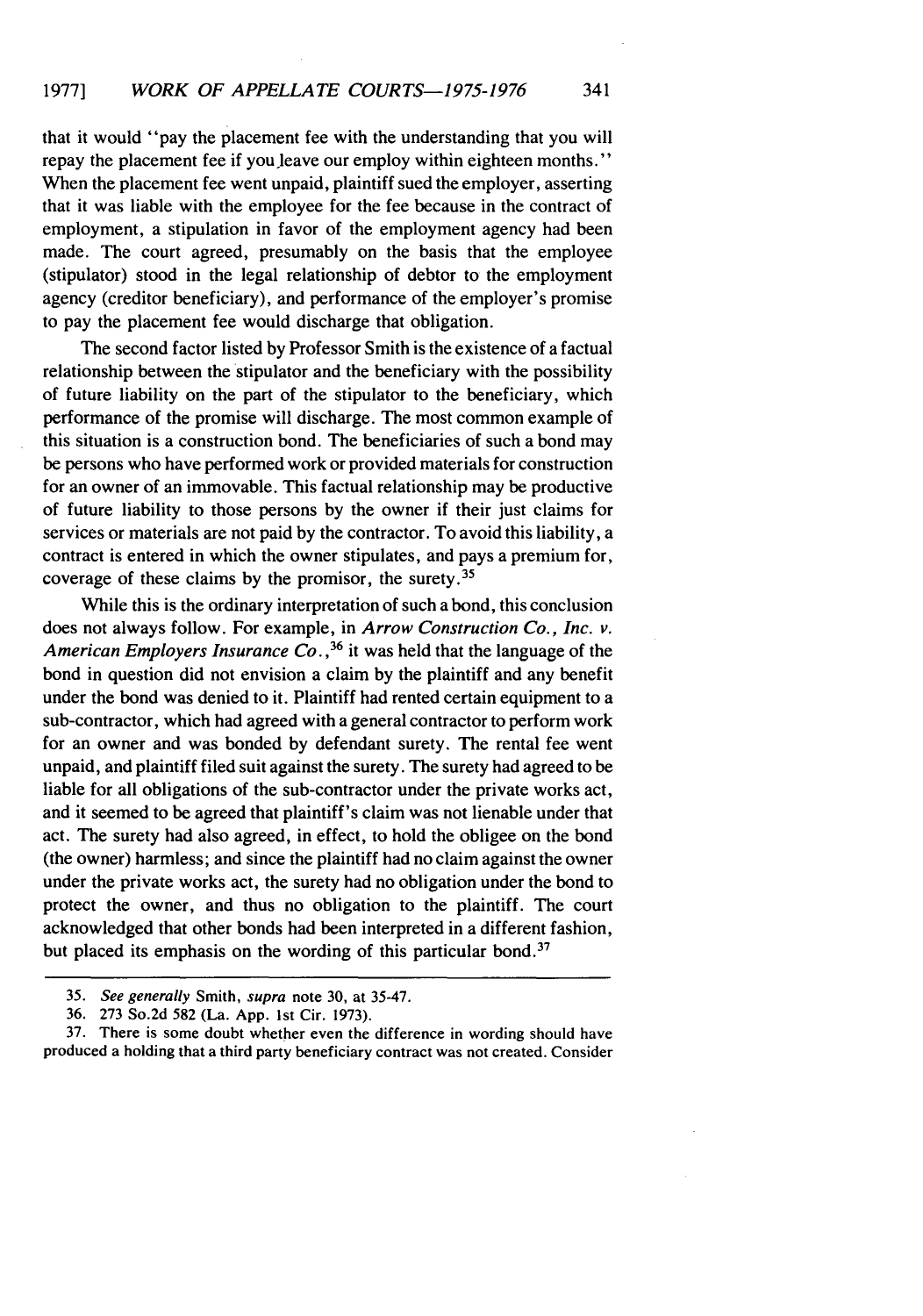Other cases decided in the past few terms are examples of the final two factors mentioned by Professor Smith. In *Albert v. Cuna Mutual Insurance Society 38* the court apparently felt that there was a factual relationship between the stipulator and the beneficiary such that securing an advantage for the beneficiary might beneficially affect the stipulator in a material way. Plaintiff was a member of a credit union, who had certain outstanding loans at a time when he claimed to have become totally and permanently disabled. Defendant insurer had issued a group policy which provided that it would pay any outstanding loan balance up to \$10,000 for any credit union member who became totally and permanently disabled before his sixtieth birthday. When plaintiff presented defendant with a demand for the total loan balance due on the basis of his being totally and permanently disabled, it was rejected and litigation ensued. Plaintiff first sought a judgment in his favor in the amount of the loan balance and subsequently amended his petition to demand a judgment ordering the defendant to pay that amount to the credit union. The trial court entered such an order. Defendant asserted that plaintiff had no right of action, since there was no contractual relationship between the parties. The appellate court rejected that argument on the basis that the contract in question was written for the benefit of debtor members of the credit union such as plaintiff, and he could assert rights under that contract as a third party beneficiary. Although the court does not examine the relationship, it appears that the credit union (stipulator) secured the advantage for its members of payment of loan balances upon disability, and such an advantage would at the same time beneficially affect the credit union in a material way-assuring security of repayment of what otherwise might become a bad debt.

Woodfork *v.* Sanders<sup>39</sup> illustrates the "ties of kinship or other circumstances indicating that a benefit by way of a gratuity was intended" by the stipulator to the beneficiary. Woodfork was the understandably frustrated universal legatee of a will drawn by the defendant attorney, who had permitted Woodfork to sign the will as a witness. When offered for probate, the will was declared invalid. Woodfork then brought an action for damages against defendant, but the court ruled that, as between the parties to that law suit, the will was valid. Accordingly, no damages could be awarded on the basis of its invalidity. However, the court rejected defendant's other

the criticism of the cases which the court cites as authority in Smith, *supra* note 30, at 37-42.

<sup>38.</sup> 255 So.2d 170 (La. App. 3d Cir. 1971).

<sup>39. 248</sup> So.2d 419 (La. App. 4th Cir.), *cert. denied,* 259 La. 759, 252 So.2d 455 (1971) ("judgment not final").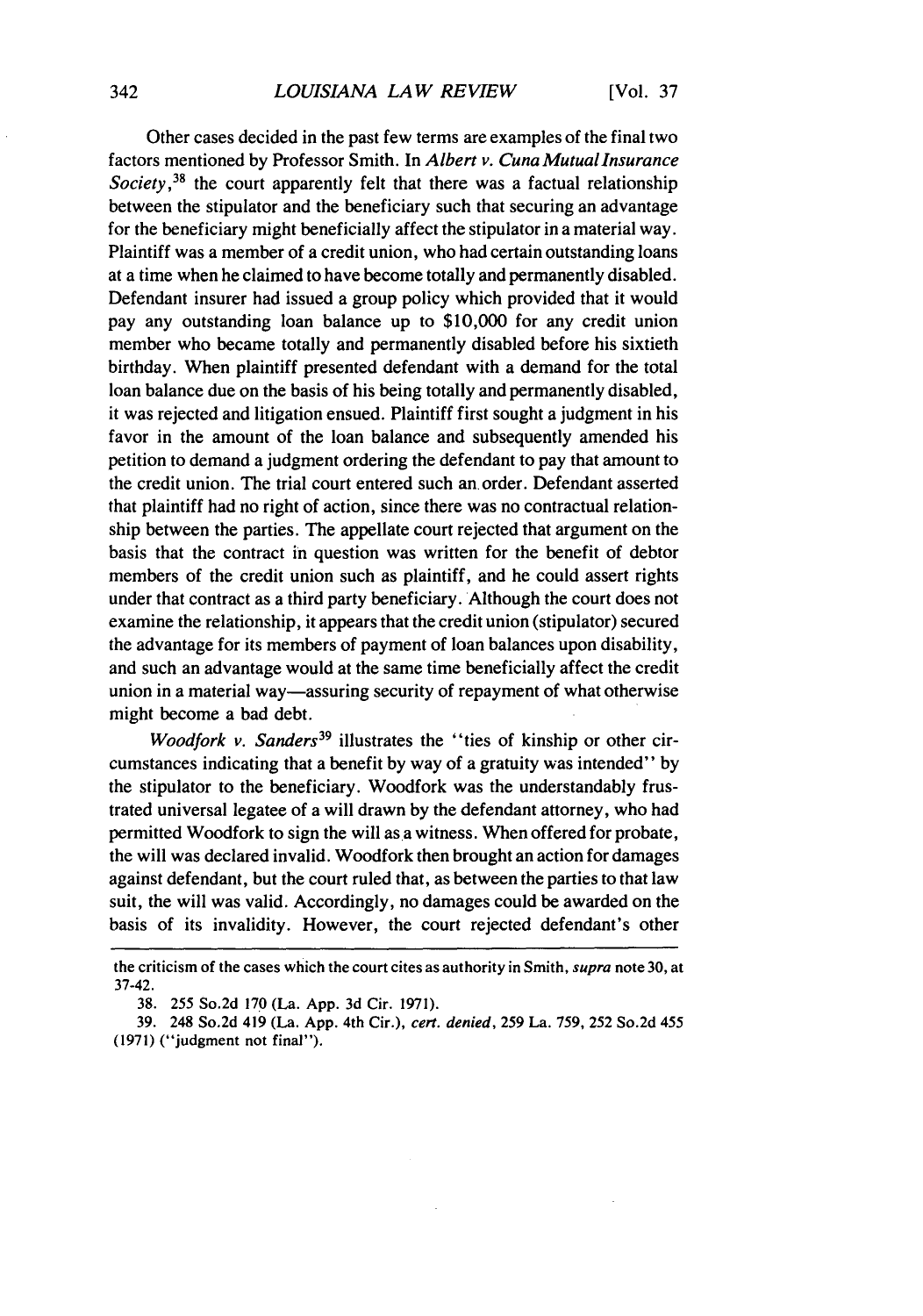contention that since plaintiff was not a party to the attorney-client contract to draw up the will, he could make no claim under it for damages suffered. The court reasoned that the client had stipulated in the contract with the lawyer to confect a will in which the plaintiff was to be a beneficiary. Apparently, this was a benefit by way of gratuity, since no other relationship between the parties appears.

There are other decisions in which the relationship between the stipulator and the beneficiary is more difficult to classify. In *J.M. Brown* Construction Co., Inc. v. D & M Mechanical Contractors, Inc.,<sup>40</sup> it was held that a general contractor could sue a surety which had issued a bond in favor of the state of Louisiana, as required by statute, so that a surplus line insurance broker could do business within the state. A complicated series of financial collapses (subcontractor, surplus line broker, surety on construction bond) left the statutory surety for the surplus line broker as the only possible solvent defendant. The supreme court, citing *Andrepont,* concluded that the purpose of the statute was to ensure payment of taxes and to protect citizens of Louisiana. Even though plaintiff was not mentioned in the bond as a beneficiary, its action was proper as long as it could show a causal relationship between the breach of the duty imposed by the statute and the loss it incurred.<sup>41</sup>

It is also difficult to classify the relationship in *Guste v. Simoni, Heck & Associates,<sup>42</sup>*a decision in this term in which the state of Louisiana was permitted to bring an action under a contract between the Louisiana Office Building Corporation, a state agency, and the defendant general contractor and sub-contractors. The supreme court held that the contract was intended for the benefit of the state "as the ultimate owner of the building."

Finally, in *F. Benjamin Toledano Insurance* Agency, Inc. v. To*ledano 43* an insurance agency not a party to a non-competition agreement was permitted to sue for its enforcement. The defendant, who happened to be president of the plaintiff insurance agency, approached another agency with an offer to sell all of the stock of the Toledano Insurance Agency. The insurance company 'accepted the offer and signed a purchase agreement, installing the defendant Toledano as president of both agencies and committing him to non-competition with those two agencies for five years if he

<sup>40.</sup> 275 So.2d 401 (La. 1973).

<sup>41.</sup> Difficulty in identifying the specific beneficiary will not defeat the possibility of a third party beneficiary contract. *See* Pelican Well & Tool Supply Co. v. Johnson, 194 La. 987, 195 So. 514 (1940); **1 LITVINOFF** at § 24.

<sup>42. 331</sup> So.2d 478 (La. 1976).

<sup>43. 292</sup> So.2d 268 (La. App. 4th Cir. 1974).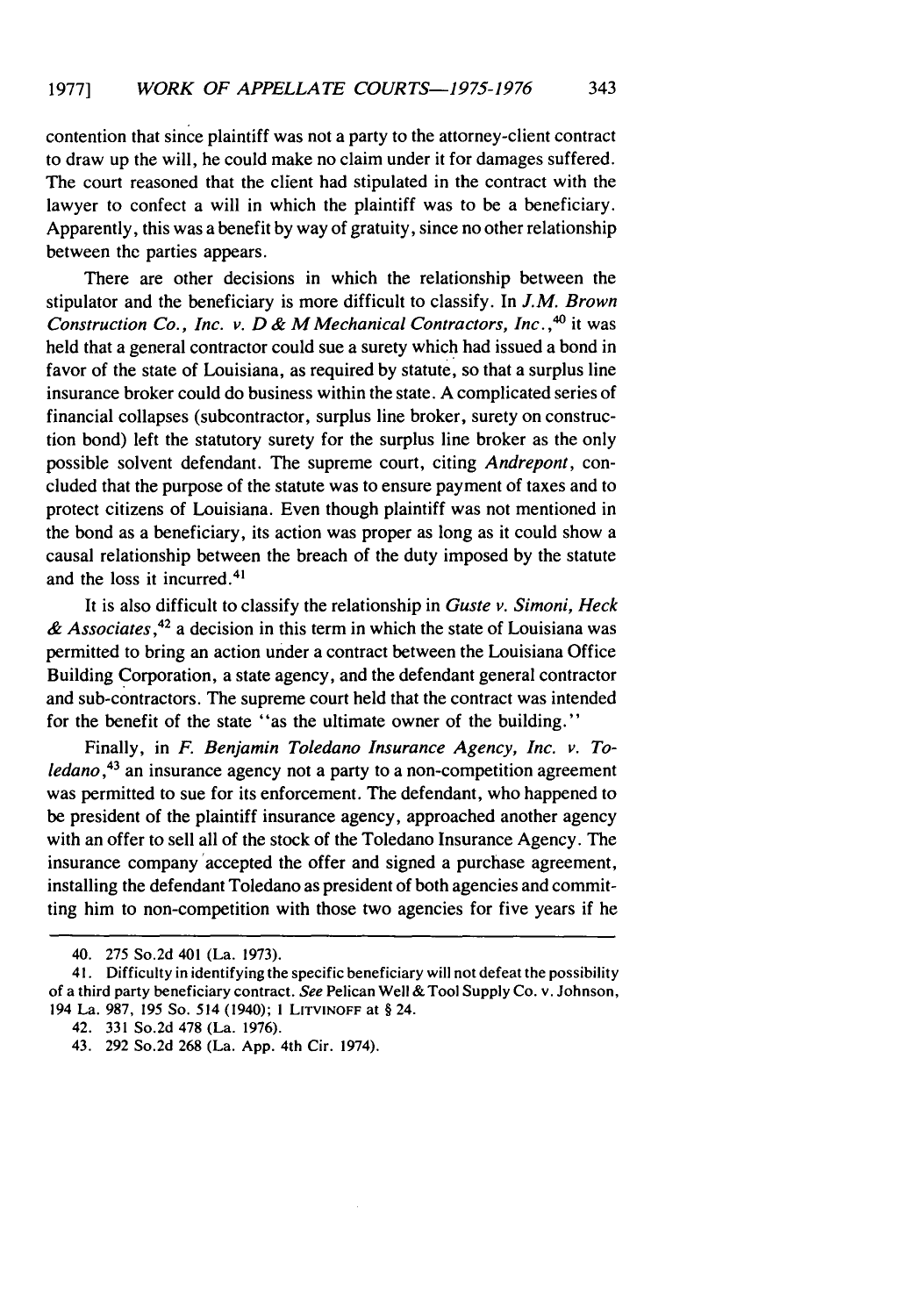should leave the employ of the two firms. Shortly thereafter, the defendant did quit and went into competition with the purchasing agency and with the Toledano agency. The Toledano agency, though not a party to the noncompetition agreement, was permitted to assert rights under it. While the court did not examine the relationship between the beneficiary and the stipulator (presumably the purchasing agency), it held that the contract was clearly for the benefit of plaintiff.

While no specific issue is taken here with either the *J.M. Brown Construction Co.,* Guste or *Toledano* decisions, they appear to be focusing more on whether the contract, if enforced, will be beneficial to the plaintiff than on the relationship between the plaintiff and one of the contracting parties which might reveal a motive for the contract.<sup>44</sup> Article 1890 speaks in terms of a person making an advantage for a third person the "condition or consideration" of a commutative contract or onerous donation. Professor Smith also warns in his article:

But it is also true that not every promise, performance of which may be advantageous to a third person, will create in him an actionable right. The problem is to separate the cases where an advantage has been stipulated from those where the advantage relied upon is merely an incident of the contract between the parties. <sup>45</sup>

He suggests, of course, that the most practical approach to solution of the problem is to examine the relationship between the stipulator and the beneficiary to determine whether it will justify or support the conclusion that an advantage was intended and thus ought to be enforced.

The absence of such a relationship often leads to a conclusion that the third party is not a beneficiary of the contract and can assert no rights under it. In *Fontenot v. Marquette Casualty Co.,"* it was held that a tort victim is not the intended beneficiary of a re-insurance contract entered into by the alleged tortfeasor's insurer and another insurance company. In *Hertz Equipment Rental Corp. v. Homer Knost Construction Co.,"* a similar conclusion was reached in interpreting two insurance policies covering the lessor and the lessee respectively of heavy construction equipment.<sup>48</sup>

- 47. 273 So.2d 685 (La. App. Ist Cir. 1973).
- 48. *See also* Brookshire v. Broussard, 326 So.2d 893 (La. App. 3d Cir. 1976).

<sup>44.</sup> This might have been behind the court's suggestion in Stelly  $v$ . Gerber Products *Co.,* 299 So.2d 529 (La. App. 4th Cir.), *cert. denied,* 302 So.2d 616 (La. 1974), that consumers might, as purchasers or third-party beneficiaries of a purchase, bring an action in contract for breach of the seller's warranty against redhibitory defects.

<sup>45.</sup> Smith, *supra* note 30, at 28.

<sup>46. 258</sup> La. 671, 247 So.2d 572 (1971).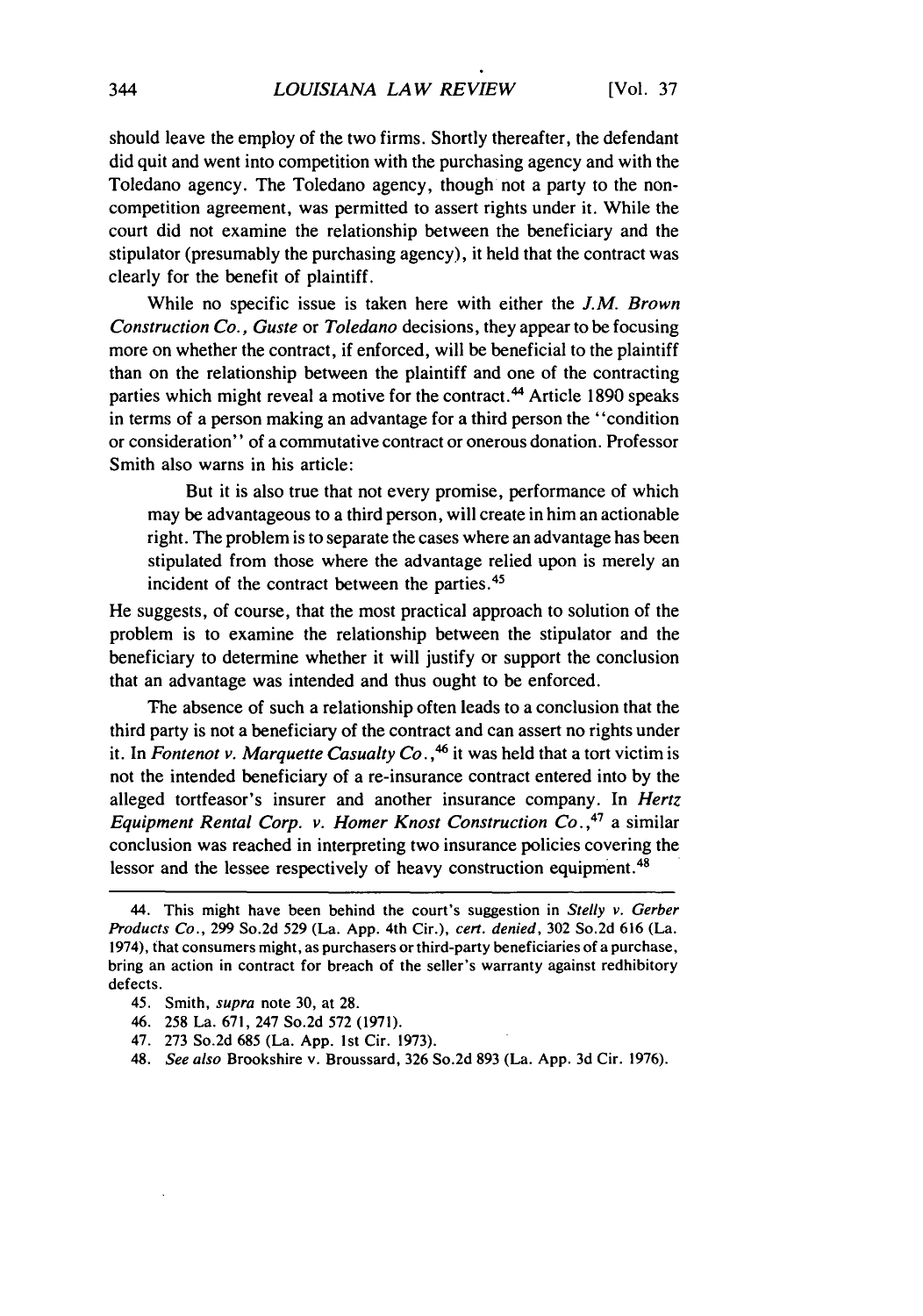# *Rights of the promisor against the beneficiary*

If the stipulator fails to perform on his promise to the promisor, then the promisor has no obligation to perform in favor of the beneficiary. 49 Some difficulty may arise, however, if the promisor has in fact already performed in favor of the beneficiary, and seeks to retract that performance. In *Pontchartrain Motor Co., Inc. v. Robert*,<sup>50</sup> the defendant's automobile had been damaged by Hurricane Betsy and declared a total loss by defendant's insurer. The insurer's adjuster contacted the plaintiff automobile agency and negotiated an agreement by which defendant could select a replacement automobile up to the allowed loss on the insured vehicle of \$5,477.00, paying any difference out of his own pocket. Pursuant to this agreement, defendant selected an automobile with a price of \$5,647.00 and tendered his check for the \$170.00 difference directly to the plaintiff agency. That check was accepted and the car delivered. The insurer sent a check for the balance but it was not paid due to insufficient funds; the insurer was then found to be insolvent. The agency sought payment from defendant of the balance of the purchase price. The underlying issue, of course, was whether the defendant or the plaintiff would bear the effect of the insolvency of the insurer. The court concluded that the defendant was only a third party beneficiary to the contract of sale between the insurer and the plaintiff, and was not a party to any contract with the plaintiff. Accordingly, the plaintiff had no right to recover the balance of the purchase price from defendant. Assuming that mere possession of the vehicle gives defendant no right to it, it seems that under these facts the defendant is entitled as a matter of law to the vehicle as against the plaintiff, without payment of the purchase price. What would the result have been if the car had not yet been delivered, and defendant was demanding its delivery?

# *May the stipulation be penal in nature?*

In an agreement between a contractor and an owner for development of a subdivision, stipulated damages for delay in completion of the contract were specified at \$50.00 per day, payable to the owner. An additional \$50.00 per day was to be paid to the engineer on the project, "for actual additional expense incurred by reason of such delay." The engineering firm, while not a party to the contract, claimed to be a third party beneficiary under the contract and sued the contractor for some \$55,000.00 in delay

<sup>49.</sup> Union Bank v. Bowman, 9 La. Ann. 195 (1854).

<sup>50. 229</sup> So.2d 458 (La. App. 4th Cir. 1969), *cert. denied,* 255 La. 554,232 So.2d 77 (1970).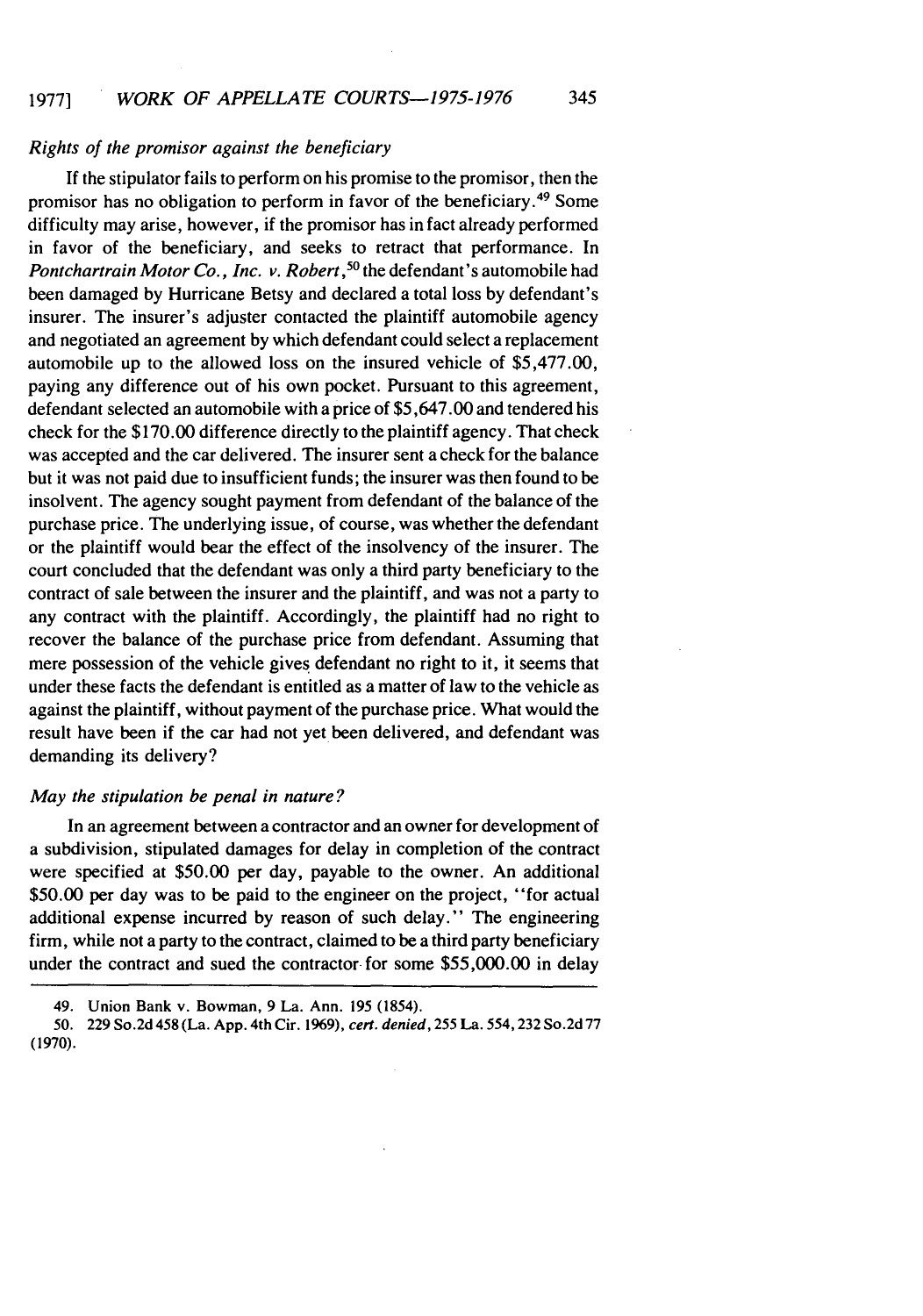damages. The claim was dismissed by the trial court on the ground that the stipulation was penal in nature and unenforceable, citing *The New Orleans St. Joseph Ass'n v. A. Magnier*,<sup>51</sup> an 1861 decision. The appellate court in *Carl Heck Engineers, Inc. v. Haselden & Associates, Inc.*<sup>52</sup> decided this term, reversed the trial court and remanded the case for trial.

In the process, the *Magnier* decision was severely discredited. In *Magnier,* a group of New Orleans merchants had agreed not to open their establishments on Sunday and that any violator of the agreement would pay a specified amount to the plaintiff charity. The decision has been properly criticized, 53 and the appellate court was correct in concluding that the fact that a provision for liquidated damages is penal in nature does not render it unenforceable. Nothing in article 1890 suggests that a stipulation made a condition or consideration of a commutative contract should be unenforceable merely because it has some penal aspects. The court may wish to refuse to enforce a stipulation which has only penal aspects, but this would rarely be the case. Ordinarily, a stipulation with penal aspects is secondary to some primary motive moving the parties to agree.

#### *Must the stipulation be in writing?*

In several cases, it is stated that the stipulation in favor of a third party must be in writing though there does not appear to be any support for this proposition. The first such statement appears to be in *Fontenot v. Marquette Casualty Co.*,<sup>54</sup> in which the court cites as authority articles 1890 and 1902 of the Civil Code. Neither article mentions a writing requirement. The statement in *Fontenot* may be dicta, since the agreement there under consideration was in writing; no issue was present on the effect of a non-written stipulation. The *Fontenot* statement was cited with approval in *Hertz Equipment Rental Corp. v. Homer Knost Construction Co. ,55* in which it may have played some part in the court's conclusion that no third party benefit was present.

There is no more reason to require that an advantage for a third person stipulated in a contract be in writing than there is to have a general requirement that contracts be in writing. We have no such general require-

- 54. 258 La. 671, 247 So.2d 572 (1971).
- 55. 273 So.2d 685 (La. App. 1st Cir. 1973).

<sup>51. 16</sup> La. Ann. 338 (1861).

<sup>52.</sup> 316 So.2d 890 (La. App. 1st Cir.), cert. denied, 320 So.2d 912 (La. 1975) ("judgment not final").

<sup>53.</sup> Smith, *supra* note 30, at 48-49. *See also* I LITVINOFF at § 228 n.99.